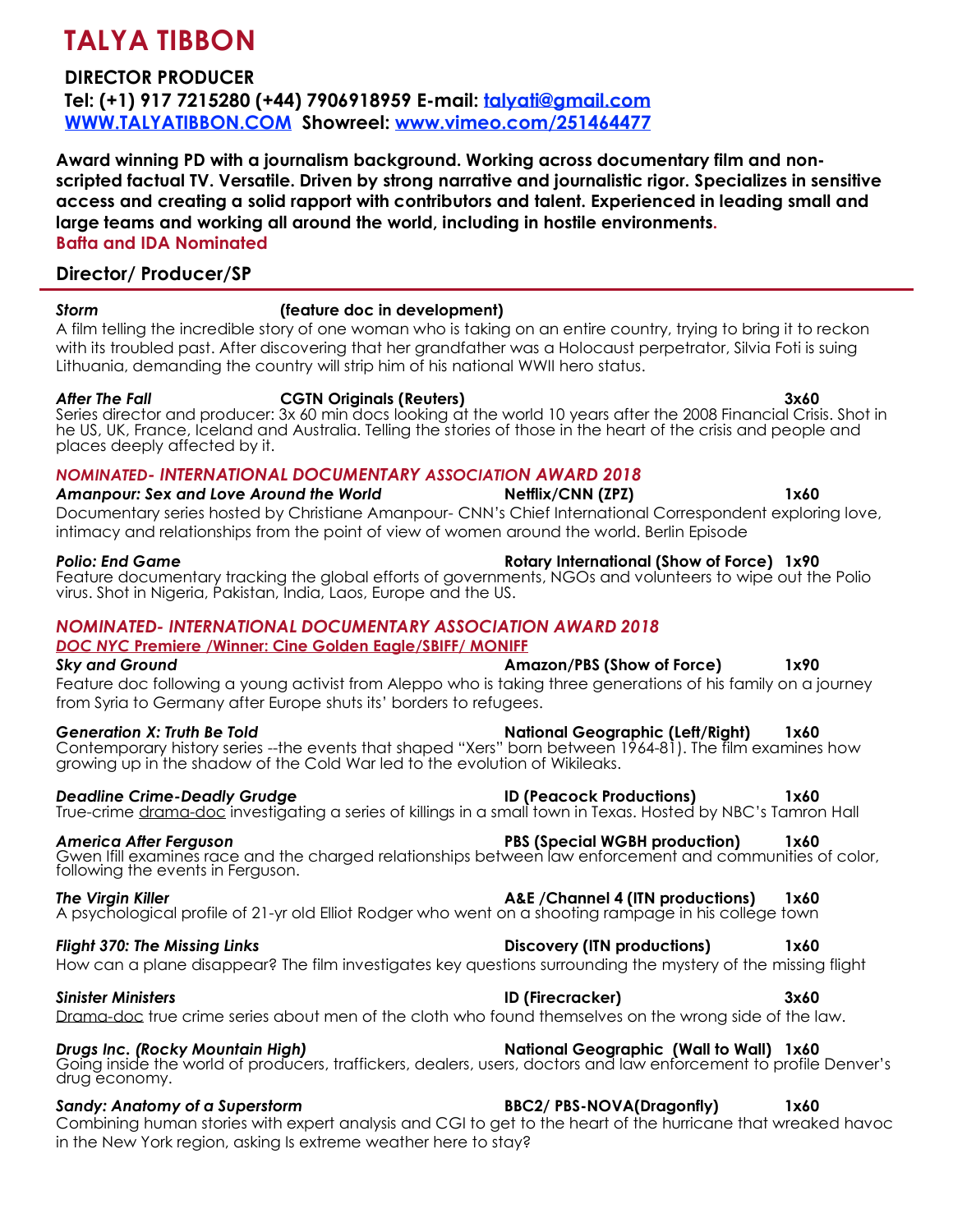### **SHORTLISTED- BAFTA - Best Documentary** *The Hunt for Bin Laden* **Smithsonian, ITV, BBCWW (Brook Lapping) 1x120**  Int'l co-prod the 20-year-long hunt for Osama Bin Laden. With unseen material top officials in 3 US administrations, CIA, FBI and US military**.** *Bin Laden: Shoot to Kill* **History, Channel 4, BBCWW (Nutopia) 1x120**  Drama-doc. Int'l co-production about the operation to get Osama Bin Laden. Directed interviews and edit. Secured access to the Obama administration, intelligence agencies and military. **NOMINATED -BAFTA -Best Documentary** *9/11: Day That Change the World* **Smithsonian, ITV, BBCWW (Brook Lapping) 1x120**  The inside story. Secured access to top US and NY government officials- some going on record for the first time. Directed all shoots. Sourced exclusive material. *Tea Party America* **BBC2 (Renegade Pictures) 1x60**  A journey across the US following the Tea Party, its' power and influence on the American political landscape **NOMINATED - EMMY** *Heroes of the 88th Floor* **TLC (DarlowSmithson) 1x120** The fight for survival inside the burning WTC. Sensitive access and exclusive material**. WINNER- NY INT'L TELVISION AND FILM AWARD** *Children of 9/11* **NBC and Channel 4 1x90**  Ob-doc film: teenagers who lost parents in the 9/11 attacks. Directed shoots, video-diaries and interviews. *How The Banks Won* **Channel 4 (Quicksilver) 1x60**  An investigation into the power of the banks in society and government following the financial crisis.

*Who Framed Jesus* **Discovery (Renegade Pictures) 1x120** *Easter Special*: Drama-Doc. A critical reading of the Gospels: exploring the last days of Jesus. Shot in Tunisia, Israel and the U.S.

### **WINNER- WINCOTTT AWARD FOR FINANCIAL JOURNALISTM- Best TV coverage of the financial crisis**.

*Crash* **Channel 4 (Quicksilver) 2x60**  Will Hutton investigates the evolution of the financial crisis. Filmed in the US Europe and the UK.

# **Additional Credits**

| <b>Going Postal</b>                                                                                        | <b>BBC2 (Blakeway)</b>                                                            | 1x90 |
|------------------------------------------------------------------------------------------------------------|-----------------------------------------------------------------------------------|------|
|                                                                                                            | A film investigating the roots of mass school and workplace shootings in the U.S. |      |
| <b>Don't Bank on the Bailout</b>                                                                           | Channel 4 (UK) (Wall to Wall)                                                     | 1x30 |
| The financial crisis unfolding through the eyes of a hedge fund manager. Shot in NY Washington and London. |                                                                                   |      |
| The Human Cost of the Credit Crunch Channel 4 (UK) (Blakeway)                                              |                                                                                   | 1x60 |
| Exploring the first signs of the 08' financial crisis.                                                     |                                                                                   |      |

*Black Ops* **Discovery (WMR) 2x60**  Drama-doc series- The most iconic elite units in modern military history. Produced and directed two films: The Raid on Entebbe, Taking Down Bin Laden.

### *The Lost Girls of Honduras* **Channel 4 (UK) (Quicksilver) 1x30**  Investigating sex-trafficking of Honduran women into Mexico. With traffickers and sex workers-in prisons and brothels, and with police. Filmed Produced and Directed.

# **Senior Producer/ Producer**